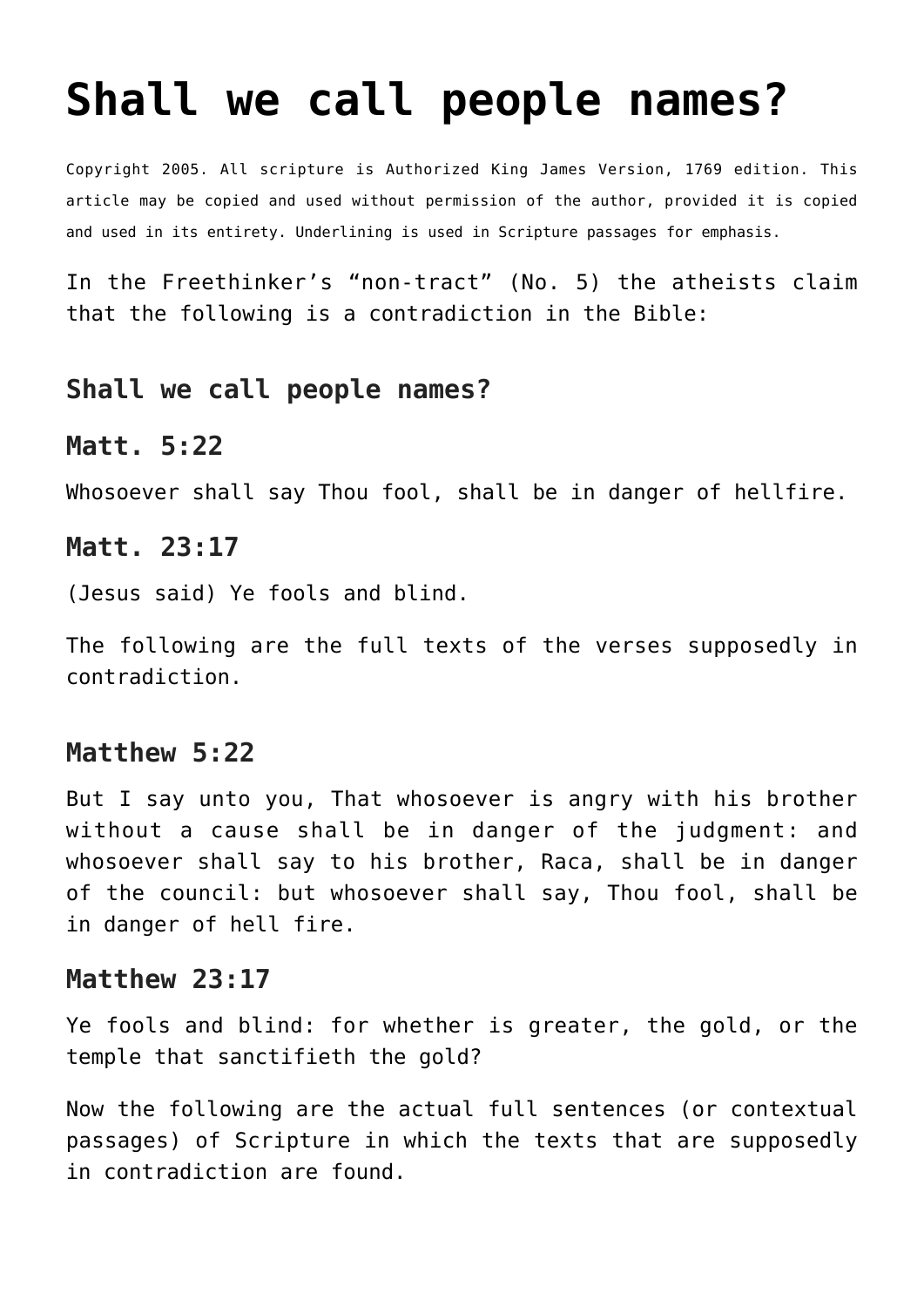## **Matthew 5:21-22**

Ye have heard that it was said by them of old time, Thou shalt not kill; and whosoever shall kill shall be in danger of the judgment: But I say unto you, That whosoever is angry with his brother without a cause shall be in danger of the judgment: and whosoever shall say to his brother, Raca, shall be in danger of the council: but whosoever shall say, Thou fool, shall be in danger of hell fire.

## **Matthew 23:15-17**

Woe unto you, scribes and Pharisees, hypocrites! for ye compass sea and land to make one proselyte, and when he is made, ye make him twofold more the child of hell than yourselves. Woe unto you, *ye* blind guides, which say, Whosoever shall swear by the temple, it is nothing; but whosoever shall swear by the gold of the temple, he is a debtor! *Ye* fools and blind: for whether is greater, the gold, or the temple that sanctifieth the gold?

One of the first problems noted with this comparison is the use of the word "we" as if there is some equivalency between the Lord Jesus Christ and us. To assume this is to ignore the plain passages of Scripture that declare that the Lord Jesus Christ is Almighty God manifest in the flesh. Plainly He is Emmanuel, meaning "God with us." which declares implicitly that He is God. Moreover, since the Lord Jesus Christ is called the "Son of God" numerous times in the Gospel of John, we can apply two further passages to Him from other books in the New Testament.

In Philippians, Chapter Two we find the following statement:

Look not every man on his own things, but every man also on the things of others. Let this mind be in you, which was also in Christ Jesus: Who, being in the form of God, thought it not robbery to be equal with God: But made himself of no reputation, and took upon him the form of a servant, and was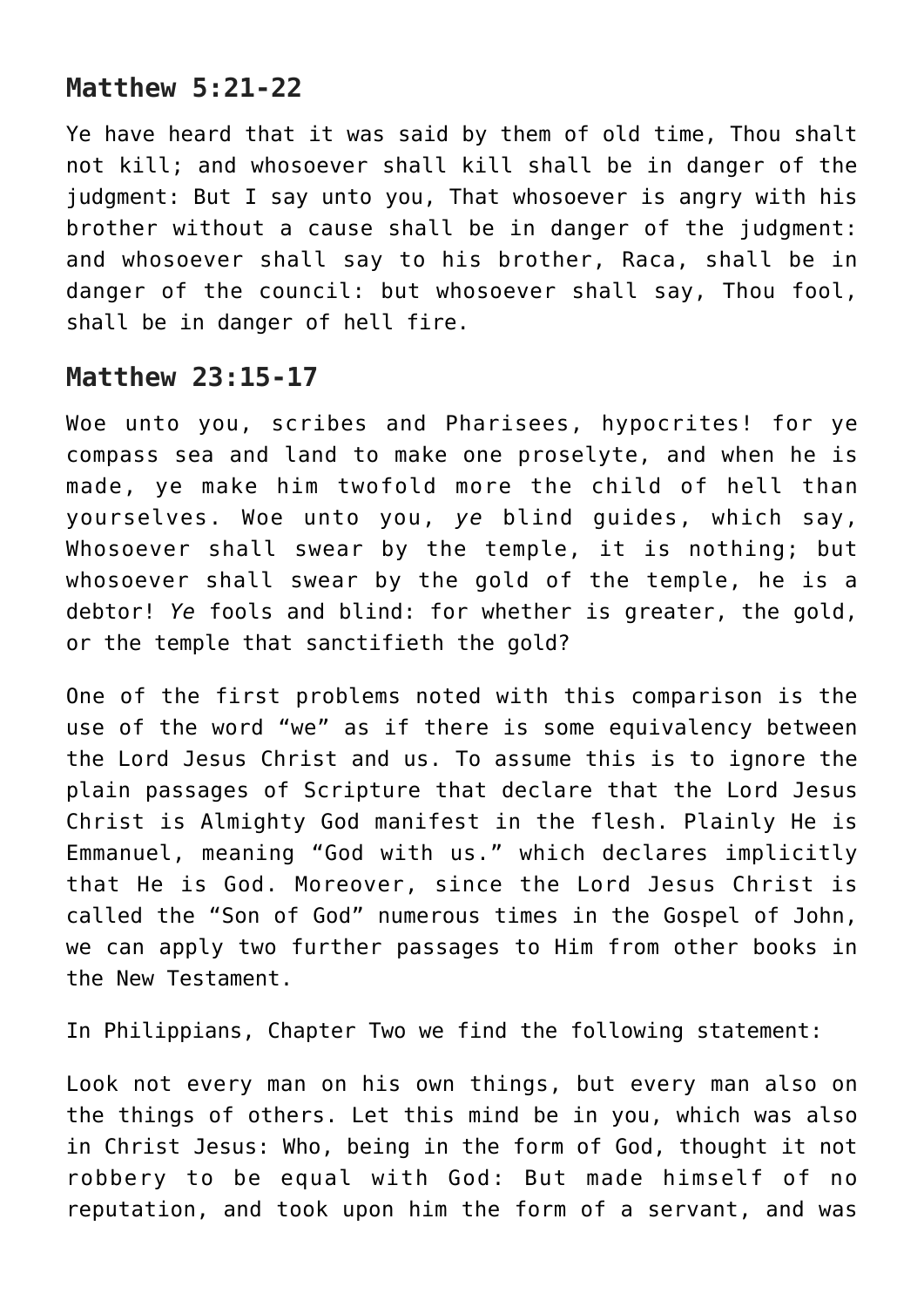made in the likeness of men: And being found in fashion as a man, he humbled himself, and became obedient unto death, even the death of the cross. *(Philippians 2:4-8)*

And also in Hebrews, Chapter One it is declared:

But unto the Son *he saith*, Thy throne, O God, *is* for ever and ever: a sceptre of righteousness *is* the sceptre of thy kingdom. Thou hast loved righteousness, and hated iniquity; therefore God, *even* thy God, hath anointed thee with the oil of gladness above thy fellows. *(Hebrews 1:8-9)*

Now then, if the Lord Jesus Christ is Almighty God, is He the same as us? Is there even any equivalency between what He does and declares, and what we do and declare?

Well then, one may say that Jesus Christ did not know He was God in the flesh. However, this also is manifestly not the case. In John, chapter 8, the Lord Jesus declares to the Jews who He is, and as a result they immediately attempt to stone Him.

Verily, verily, I say unto you, If a man keep my saying, he shall never see death. Then said the Jews unto him, Now we know that thou hast a devil. Abraham is dead, and the prophets; and thou sayest, If a man keep my saying, he shall never taste of death. Art thou greater than our father Abraham, which is dead? and the prophets are dead: whom makest thou thyself? Jesus answered, If I honour myself, my honour is nothing: it is my Father that honoureth me; of whom ye say, that he is your God: Yet ye have not known him; but I know him: and if I should say, I know him not, I shall be a liar like unto you: but I know him, and keep his saying. Your father Abraham rejoiced to see my day: and he saw *it*, and was glad. Then said the Jews unto him, Thou art not yet fifty years old, and hast thou seen Abraham? Jesus said unto them, Verily, verily, I say unto you, Before Abraham was, I am. Then took they up stones to cast at him: but Jesus hid himself, and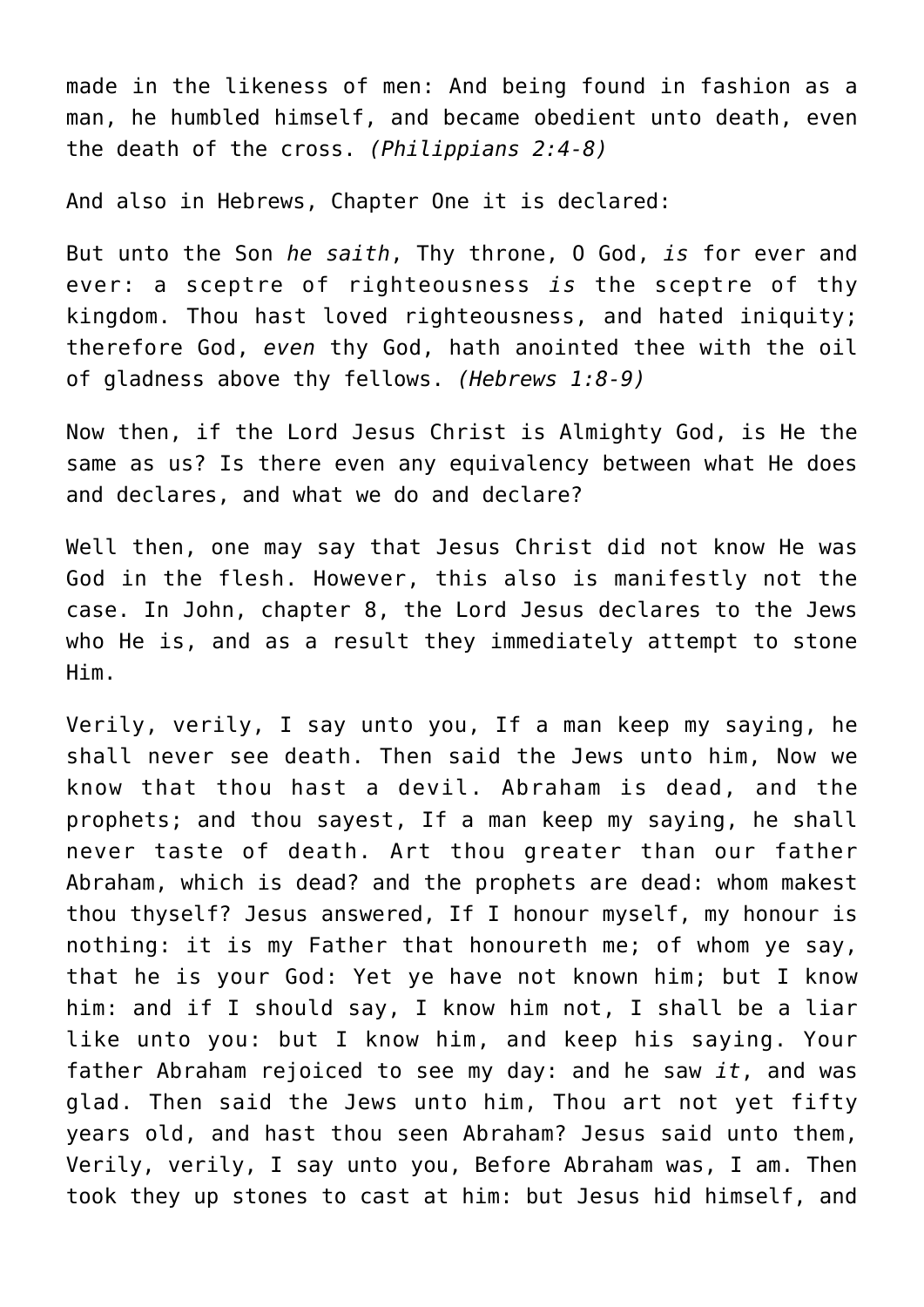went out of the temple, going through the midst of them, and so passed by. *(John 8:51-59)*

The reason the Jews immediately attempted to kill Him was because they understood plainly that His statement "Before Abraham was, I am." was a direct claim to being the very one that spoke to Moses from the burning bush as recorded in Exodus.

And Moses said unto God, Behold, *when* I come unto the children of Israel, and shall say unto them, The God of your fathers hath sent me unto you; and they shall say to me, What *is* his name? what shall I say unto them? And God said unto Moses, I AM THAT I AM: and he said, Thus shalt thou say unto the children of Israel, I AM hath sent me unto you. *(Exodus 3:13-14)*

Now then that it is established that the Lord Jesus Christ knows exactly who He is, and who we are, we can ask the question: Is He qualified to say what He said, both at the Sermon on the Mount, and to the Scribes and Pharisees at Jerusalem, without being in contradiction?

The Scriptures record the following so that we may understand who it is that will judge all men for the things that we say and do. However, in beginning to understand this, we must go to the Old Testament. It is here that we find that, in the end, we will all be judged for what we do.

Let us hear the conclusion of the whole matter: Fear God, and keep his commandments: for this *is* the whole *duty* of man. For God shall bring every work into judgment, with every secret thing, whether *it be* good, or whether *it be* evil. *(Ecclesiastics 12:13-14)*

This is confirmed in the New Testament as well.

And as it is appointed unto men once to die, but after this the judgment: So Christ was once offered to bear the sins of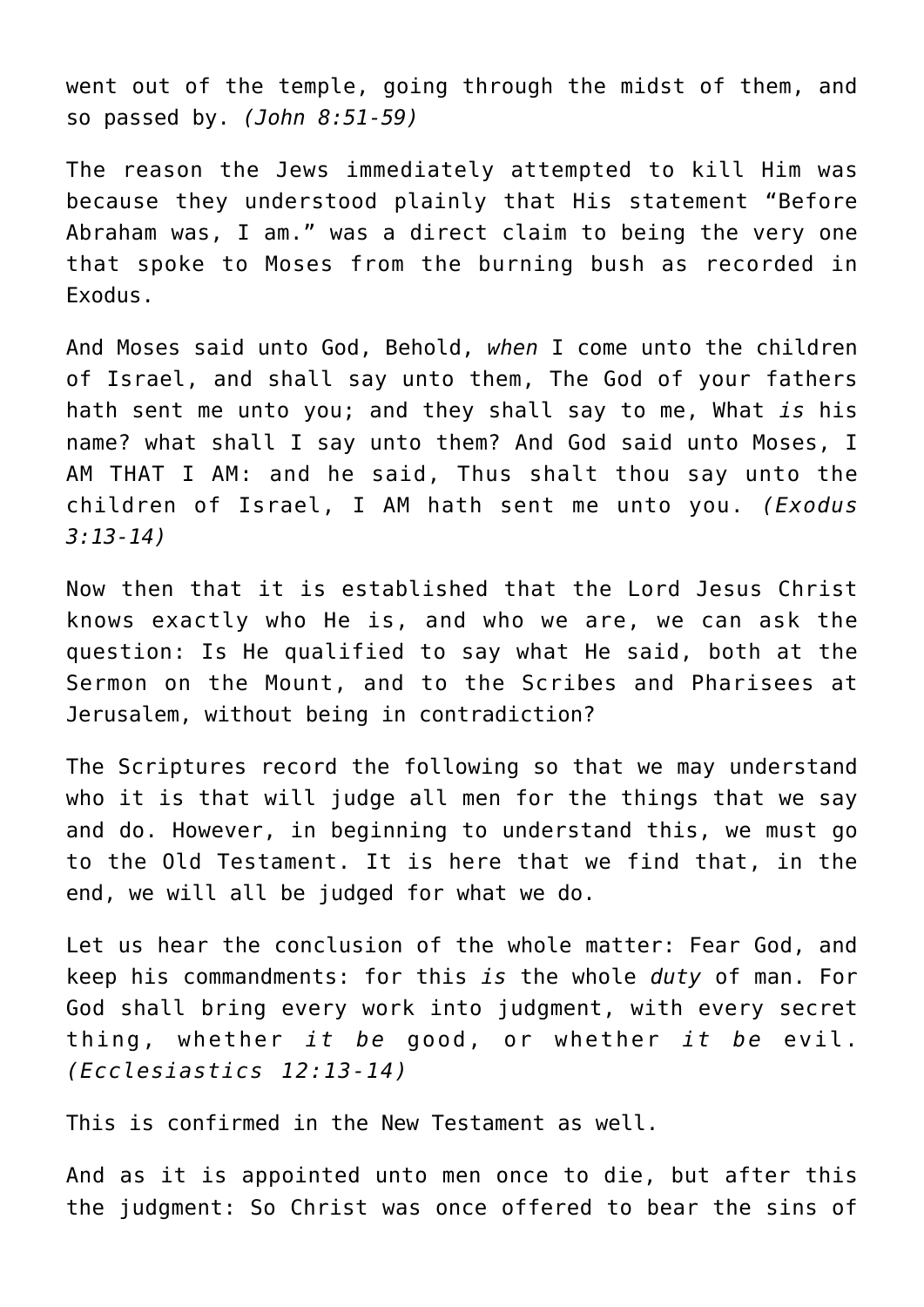many; and unto them that look for him shall he appear the second time without sin unto salvation. *(Hebrews 9:27-28)*

In fact, the Lord Jesus Christ Himself confirmed this with the following statement:

But I say unto you, That every idle word that men shall speak, they shall give account thereof in the day of judgment. For by thy words thou shalt be justified, and by thy words thou shalt be condemned. *(Matthew 12:36-37)*

Moreover, the Lord Jesus Christ stated plainly how one is supposed to judge. In the context of instructing those around Him, specifically the Scribes and Pharisees as to what was wrong about their judgment, He rebuked them in the following manner:

Jesus answered and said unto them, I have done one work, and ye all marvel. Moses therefore gave unto you circumcision; (not because it is of Moses, but of the fathers;) and ye on the sabbath day circumcise a man. If a man on the sabbath day receive circumcision, that the law of Moses should not be broken; are ye angry at me, because I have made a man every whit whole on the sabbath day? Judge not according to the appearance, but judge righteous judgment. *(John 7:21-24)*

However, judging righteously requires that one properly know the motivation and effects of another's actions. The Scripture is quite plain in this as well — that only the LORD God knows the heart of man. This is made clear in Jeremiah, chapter 17:

I the LORD search the heart, *I* try the reins, even to give every man according to his ways, *and* according to the fruit of his doings. *(Jeremiah 17:10)*

Thus, the Lord Jesus Christ, being God manifest in the flesh, knows the motivation of all those around Him, including the Scribes and Pharisees, even as He knows the thoughts and intents of men's hearts today.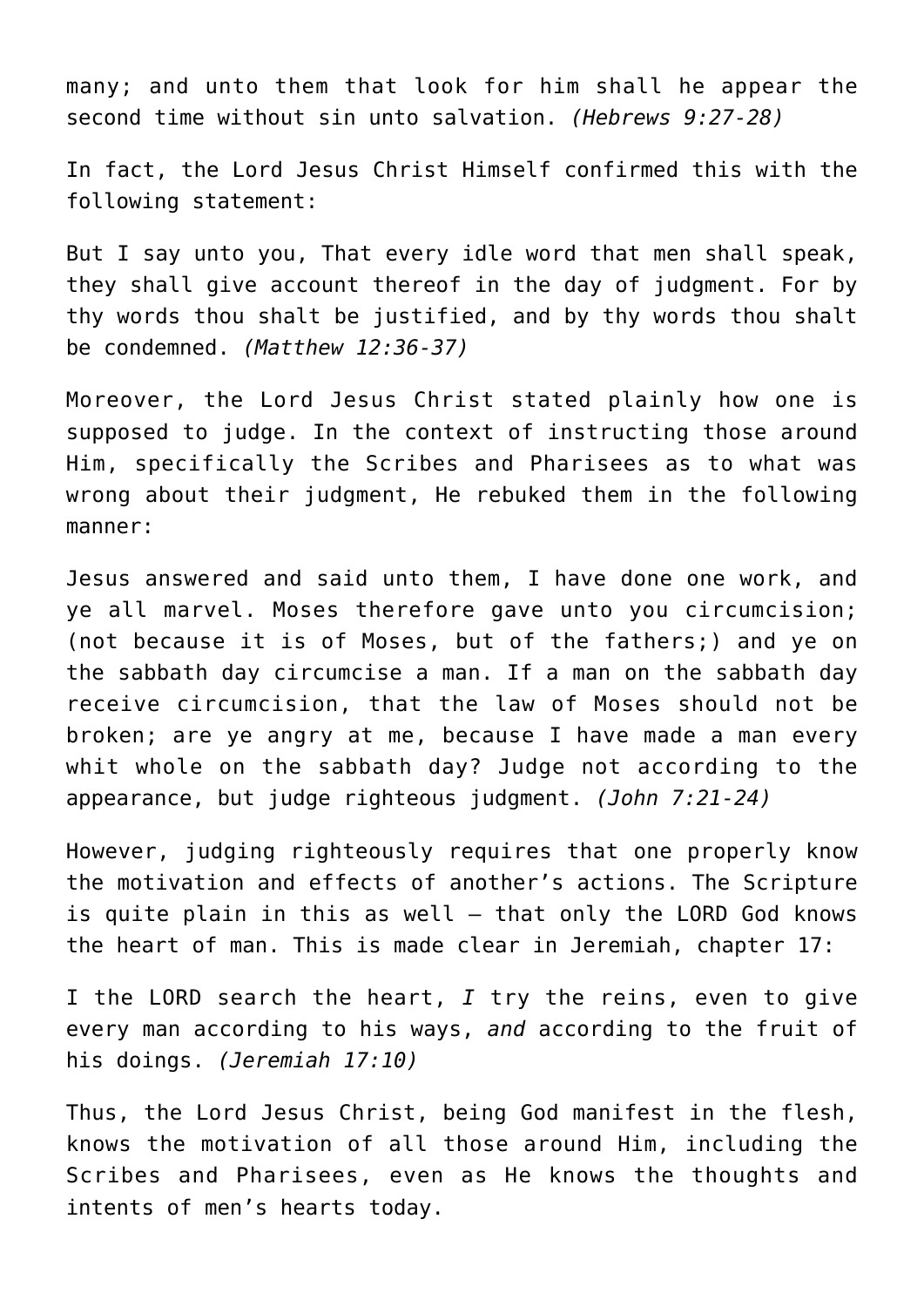Now when he was in Jerusalem at the passover, in the feast *day*, many believed in his name, when they saw the miracles which he did. But Jesus did not commit himself unto them, because he knew all *men*, And needed not that any should testify of man: for he knew what was in man. *(John 2:23-25)*

So then, by virtue of the fact that He is God, and that He does know the hearts of individuals, and He has a common experience with us, having walked in this world for 33 years, yet having never deviated from the will and commandment of the Father; the Lord Jesus Christ, unlike us, is perfectly qualified to judge whether or not someone is a fool. By this then He is not "name-calling," rather, He is stating the truth of that person's condition.

Yet, the Lord Jesus Christ would never take the position of Judge upon Himself, but was given that position and honor by the Father. In this the Scripture is express as well.

For the Father judgeth no man, but hath committed all judgment unto the Son: That all *men* should honour the Son, even as they honour the Father. He that honoureth not the Son honoureth not the Father which hath sent him. *(John 5:22-23)*

I can of mine own self do nothing: as I hear, I judge: and my judgment is just; because I seek not mine own will, but the will of the Father which hath sent me. *(John 5:30)*

Moreover, the Lord Jesus Christ does not judge by an arbitrary, concealed standard, rather, the standard by which the Lord Jesus shall judge every man is plainly revealed:

And if any man hear my words, and believe not, I judge him not: for I came not to judge the world, but to save the world. He that rejecteth me, and receiveth not my words, hath one that judgeth him: the word that I have spoken, the same shall judge him in the last day. For I have not spoken of myself; but the Father which sent me, he gave me a commandment, what I should say, and what I should speak. And I know that his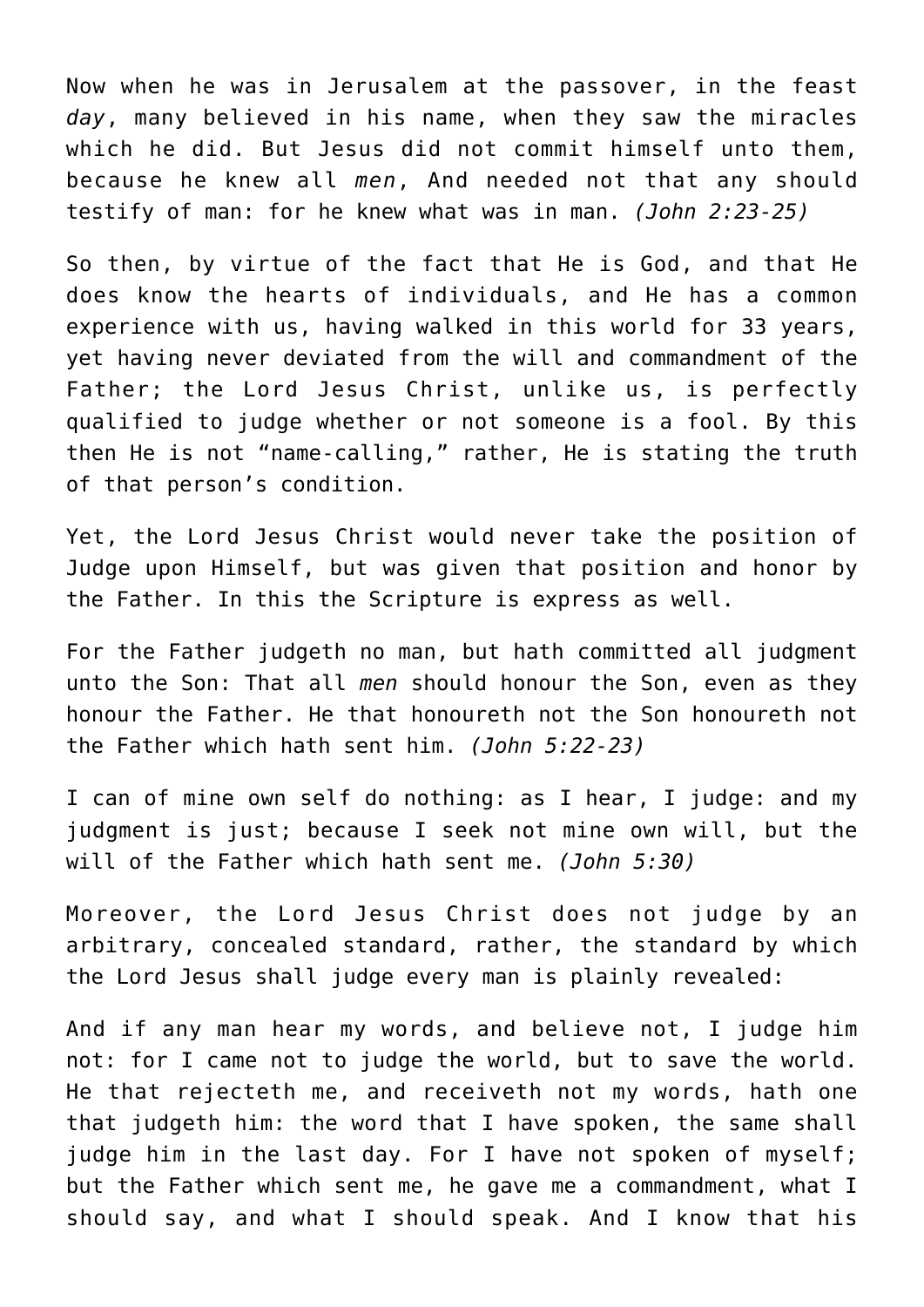commandment is life everlasting: whatsoever I speak therefore, even as the Father said unto me, so I speak. *(John 12:47-50)*

Now then, we find that the Scripture has been express all along — that every person will be judged by the Lord Jesus Christ. Thus it is that the LORD who suffered and died on the cross for man — so that man could be free from sin is also the very one that is man's judge. Lost or saved, all will be judged by the Lord Jesus Christ, according to the standard of the Scripture.

For we know him that hath said, Vengeance *belongeth* unto me, I will recompense, saith the Lord. And again, The Lord shall judge his people. *It is* a fearful thing to fall into the hands of the living God. *(Hebrews 10:30-31)*

Though the Lord shall judge His people, which are those who have obeyed, or believed the Gospel; yet this judgment is not to condemnation. Rather, it is a judgment of service, and for standing in heaven. Assuredly we can understand that if one serves another willingly, then they are to be motivated by the highest of motivations? If they are not, what does that state about their service? Thus, the Lord Jesus will judge His children based upon their motivation of service, and the propriety of their witness before men, as it is written:

According to the grace of God which is given unto me, as a wise masterbuilder, I have laid the foundation, and another buildeth thereon. But let every man take heed how he buildeth thereupon. For other foundation can no man lay than that is laid, which is Jesus Christ. Now if any man build upon this foundation gold, silver, precious stones, wood, hay, stubble; Every man's work shall be made manifest: for the day shall declare it, because it shall be revealed by fire; and the fire shall try every man's work of what sort it is. If any man's work abide which he hath built thereupon, he shall receive a reward. If any man's work shall be burned, he shall suffer loss: but he himself shall be saved; yet so as by fire. *(I*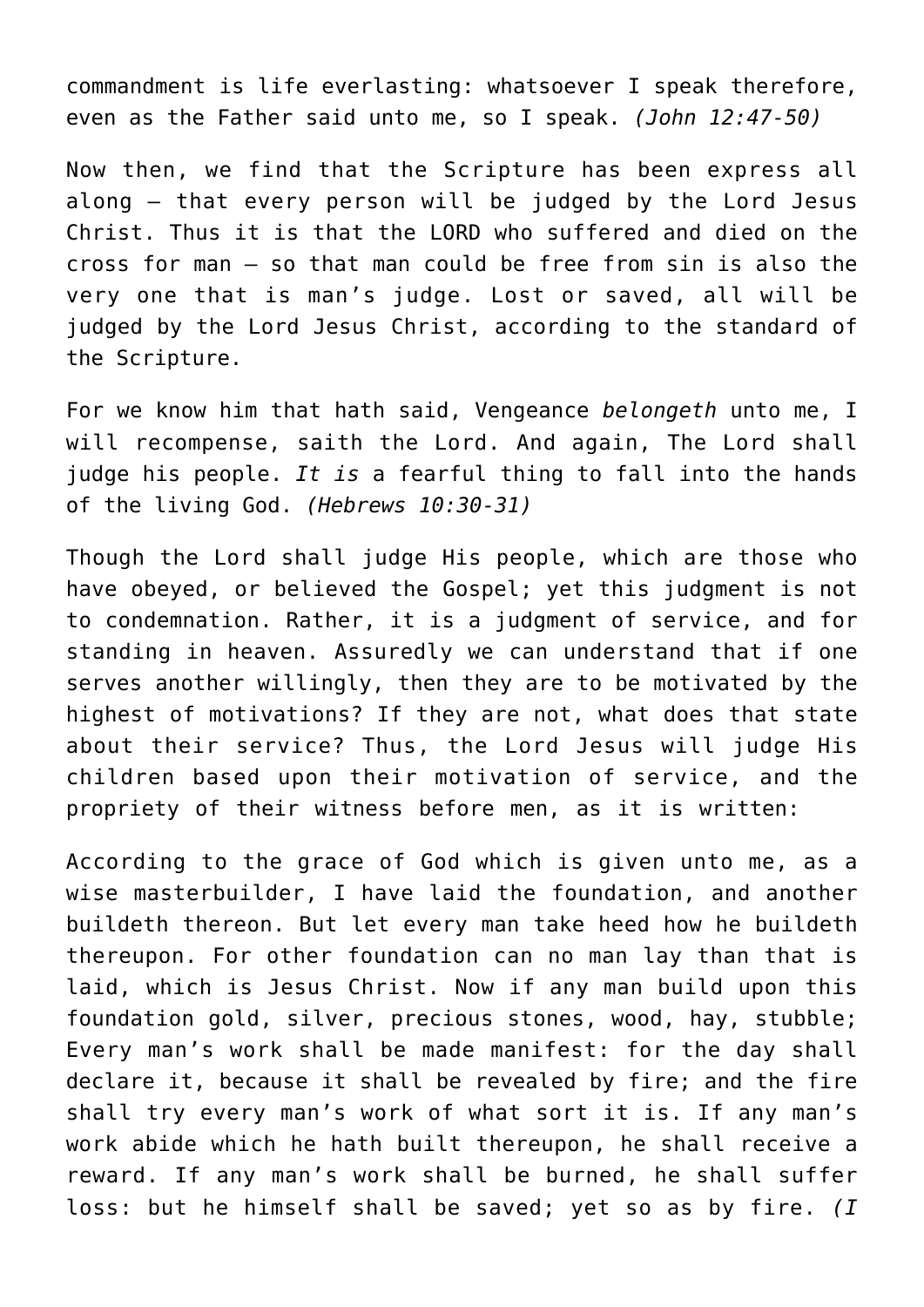*Corinthians 3:10-15)*

For those who are called the "lost,' which are those who have not believed the Gospel, they also will be judged. Yet, their judgement is not for how good they lived their life, but for whether they have followed the commandment given by the Lord Jesus when He began His ministry, which was:

Now after that John was put in prison, Jesus came into Galilee, preaching the gospel of the kingdom of God, And saying, The time is fulfilled, and the kingdom of God is at hand: repent ye, and believe the gospel. *(Mark 1:14-15)*

Since it is a published command, and the Lord Jesus Christ is both the justifier of man, and man's judge — it is only fitting that we be held guilty for failure to obey. In so doing, all those who have not obeyed will face the Lord Jesus Christ at the last judgment, which is described in Revelation, Chapter 20:

And I saw a great white throne, and him that sat on it, from whose face the earth and the heaven fled away; and there was found no place for them. And I saw the dead, small and great, stand before God; and the books were opened: and another book was opened, which is *the book* of life: and the dead were judged out of those things which were written in the books, according to their works. And the sea gave up the dead which were in it; and death and hell delivered up the dead which were in them: and they were judged every man according to their works. And death and hell were cast into the lake of fire. This is the second death. And whosoever was not found written in the book of life was cast into the lake of fire. *(Revelation 20:11-15)*

# **Conclusion**

It should be plain to see that a just and totally righteous Judge, who is also the Creator of all things, is not in contradiction when He commands that men are not to call other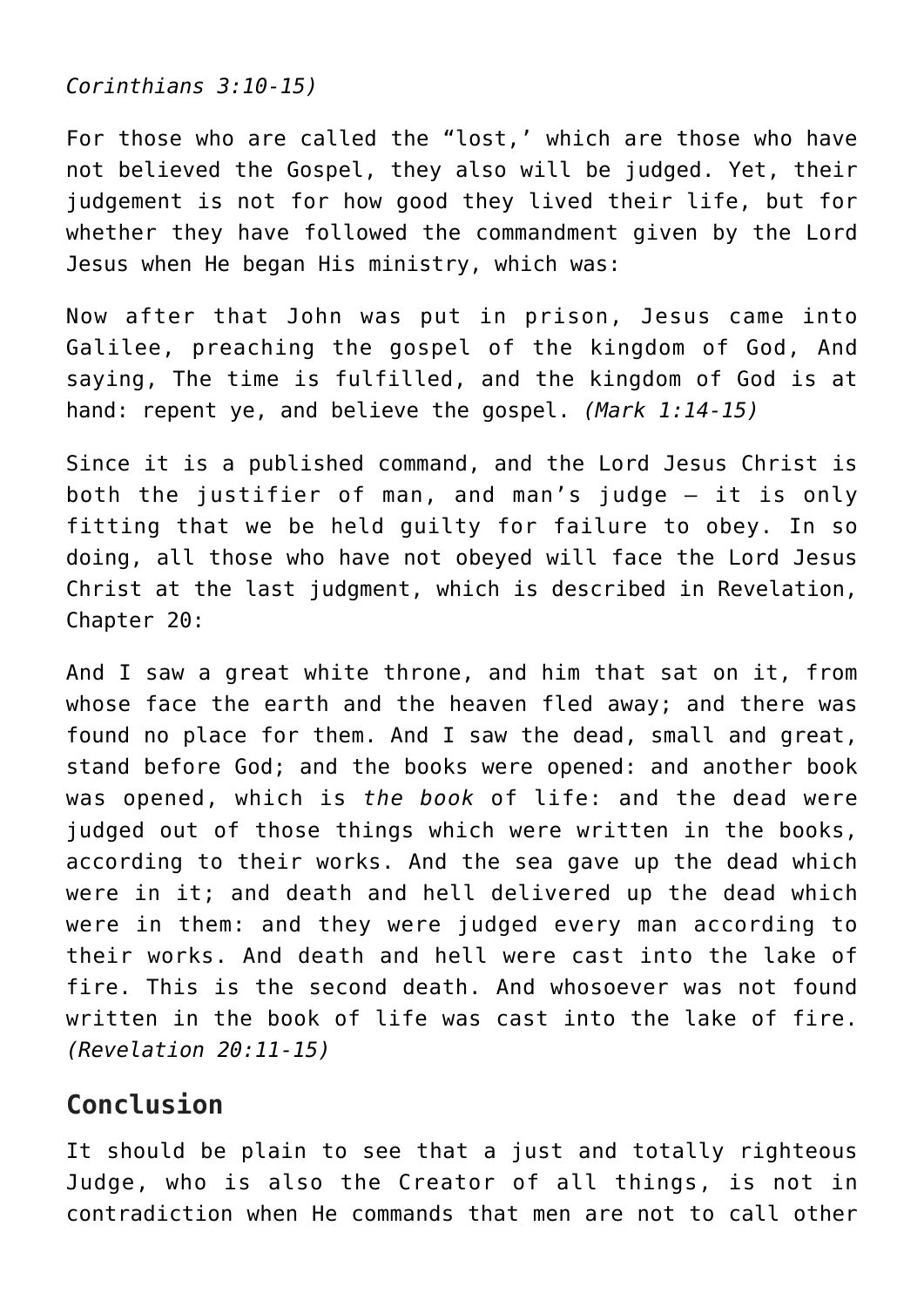men fools, but Himself, knowing the thoughts and intents of the Scribes and Pharisees, calls them fools for their perversion of the truth that He gave them.

For all of us, myself included, the instruction of the above discussion ought to be clear — we are not the judges of our condition before God. Rather, it is the Lord Jesus Christ, Who is God Himself, that lived as a plain and poor man for 33 years on this earth, that is fully qualified to be our judge.

In leaving off, I have one final thing for those who call themselves Christians, who say that God commands every man to not sin. It is the Endnote in the booklet [The Impossible](http://www.reproachofmen.org/doctrines/the-impossible-command/) [Command](http://www.reproachofmen.org/doctrines/the-impossible-command/).

*Here we may find an objection by some who would say that God commands everyone (particularly the lost) not to sin. However, the Scriptures make very plain; it is not possible that anyone cannot sin. There are numerous places in Scripture that insure we understand that by our works and our power we will not maintain nor regain righteousness at all. This applies across the board to everyone who has ever lived since Adam (excepting the Lord Jesus Christ) and that ever will live. It is interesting that the following passage occurs three times in Scripture. Truly, the LORD God is very aware; man cannot help but sin.*

*The LORD looked down from heaven upon the children of men, to see if there were any that did understand, and seek God. They are all gone aside, they are all together become filthy: there is none that doeth good, no, not one. (Psalm 14:2-3)*

*Now, God does command all men everywhere to repent and obey the Gospel. What may not be well understood is what is implicit in the command to repent and obey the Gospel. However, in posing the following questions what is implicit within the command should be come clear.*

*What are we repenting of?*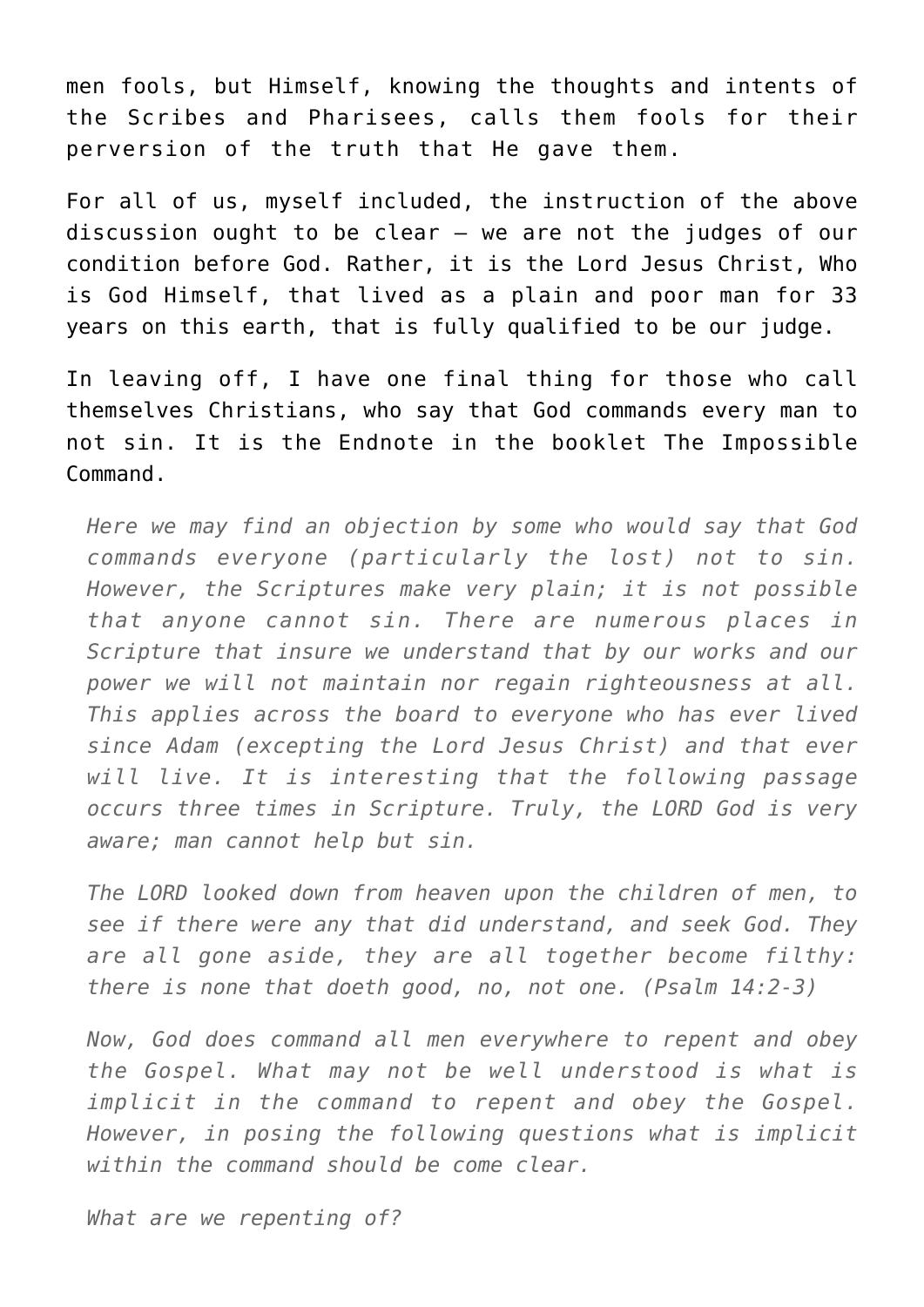*Why do we need to repent anyway?*

*Why do we need to believe, or obey the Gospel?*

*The answer is clear: WE ARE SINNERS! And, we sin because we are sinners. Moreover, we know that we are sinners because God put the knowledge of His law in every one of us, as it is written:*

*For when the Gentiles, which have not the law, do by nature the things contained in the law, these, having not the law, are a law unto themselves: Which shew the work of the law written in their hearts, their conscience also bearing witness, and their thoughts the mean while accusing or else excusing one another;) (Romans 2:14-15)*

*Now, who wrote the law into the heart of each and every one of us? Is it not the very same one who created us? The Scripture also reveals that we know the wrath of God is against us for our sin.*

*For the wrath of God is revealed from heaven against all ungodliness and unrighteousness of men, who hold the truth in unrighteousness; Because that which may be known of God is manifest in them; for God hath shewed it unto them. For the invisible things of him from the creation of the world are clearly seen, being understood by the things that are made, even his eternal power and Godhead; so that they are without excuse: (Romans 1:18-20)*

*Thus, without God commanding us to not sin, He reveals that we are sinners and in need of redemption. Moreover, by commanding each and every one to repent and obey the Gospel, the Lord is implicitly stating that we are contrary to His express will and in sin, and thus condemned.*

*We must understand that inherent in the command to repent and believe the Gospel is a condemnation if we fail to follow this positive command of the Lord. Just as a negative command*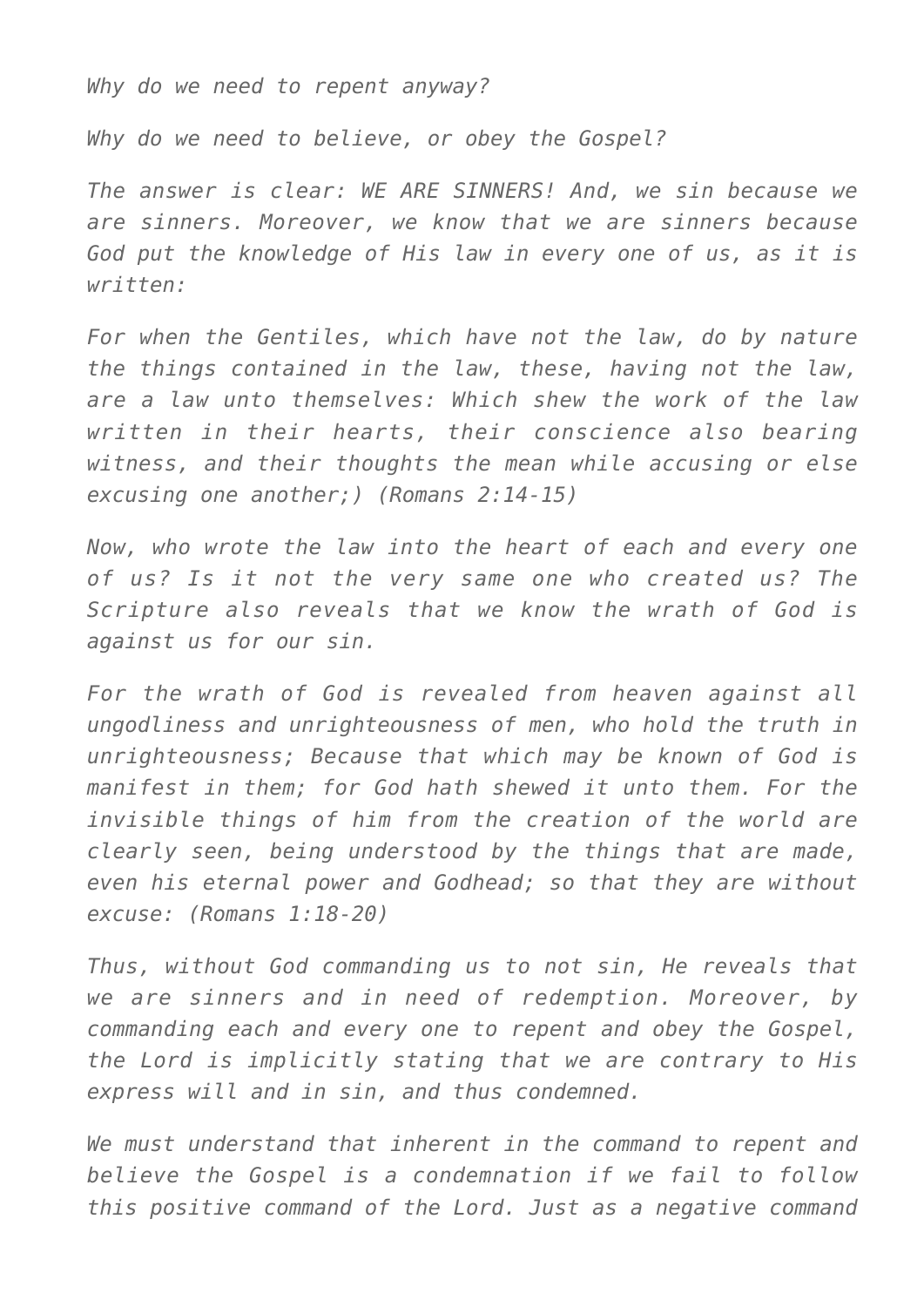*such as "Thou shalt not steal." incurs the condemnation of God, likewise the failure to repent and obey the Gospel. It is essential that we fully understand; all that is required to condemn us to Hell for all eternity is a single sin, regardless of how "minute' it may be, or what it even is. Failure to do is just as much sin as failure to not do.*

*Additionally inherent in the command to repent and believe the Gospel is the fact that if we fail to comply, we condemn ourselves and reveal that we are indeed sinners. Thus, the simple act of giving this express command reveals that, whether anyone complies or not, they are guilty just because the command is given. The issuance of the command carries the presumption (which is entirely true) that everyone is a sinner and guilty before God. Else He would have never issued the command. If it were possible that someone throughout man's history could stand against their nature and not rebel against God, then God would have commanded that we not sin. After all, what is the point of sacrificing oneself for a creature that could be righteous, if only he would try? Why suffer to make man righteous when he could be righteous by his own merit and effort?*

*Therefore, God's righteousness is manifest in the structure and issuance of just such a command as repent and believe (or obey) the Gospel. Hence it is unnecessary for God to command the lost (in fact everyone) to not sin as it has been encompassed and superseded by the command to "Repent and believe the Gospel.'*

*Now, there are those who will point to the Old Testament and to the Lord's commands to Israel and show where He told them to not sin, and to abide by the covenant He had with them. If we are careful to note, we find that the context of this command to not sin is strictly within the covenant God had with Israel and was not applicable generally. In other words, it applied to the outward requirements Israel was to fulfill in the covenant. If we study, we find that a majority of*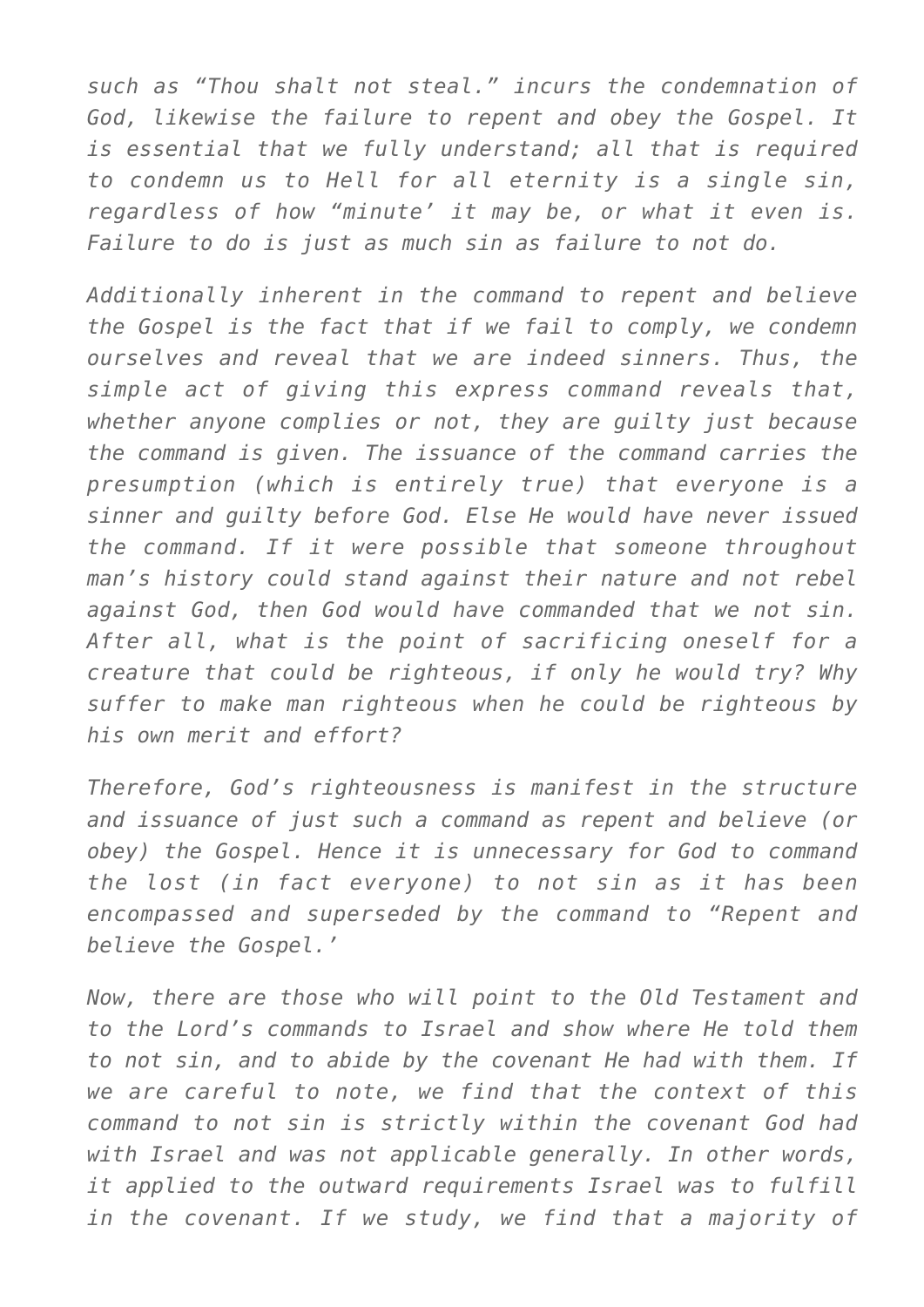*Israel was probably never saved, but when they were obedient to the covenant and honored the Lord, He blessed them. Thus, the issue is not one of sin in the sense of justification before God; rather, it is sin in the sense of failing to uphold a covenant they had with the Lord.*

*Thus it is plain in Scripture: It would not be reasonable to assert that God demands of everyone on the earth that we not sin. Since we are born with a nature to rebel against God, and we follow that nature and openly rebel as soon as we have cognizance of God's commands, God would be asking of us the impossible. Rather, God commands everyone to "repent and believe the gospel," which is an entirely attainable command for everyone.*

# *A Final Thought*

*The following is an item to consider concerning the nature and character of any person in a position of authority.*

*What does it state about the character of a person who gives a command to those under him, knowing full well that it is entirely impossible for those under him to accomplish the command — and then destroying them for failure to keep the command? Would this not be entirely cruel? Of a certainty, it would be. It would be a monstrously cruel joke that would not be funny at all to those creatures subject to it. It certainly would be worse than muzzling the ox that is used to tread out the corn. We would think it entirely cruel of an owner to muzzle his beast of burden while it is being used to grind the grain he eats, and thus tempt the animal every moment, but make it impossible for the animal to taste even one single grain. Rather, we find an illustration of part of the character and nature of the Lord in the command the Lord gave to the children of Israel concerning their beasts of burden:*

*Thou shalt not muzzle the ox when he treadeth out the corn.*